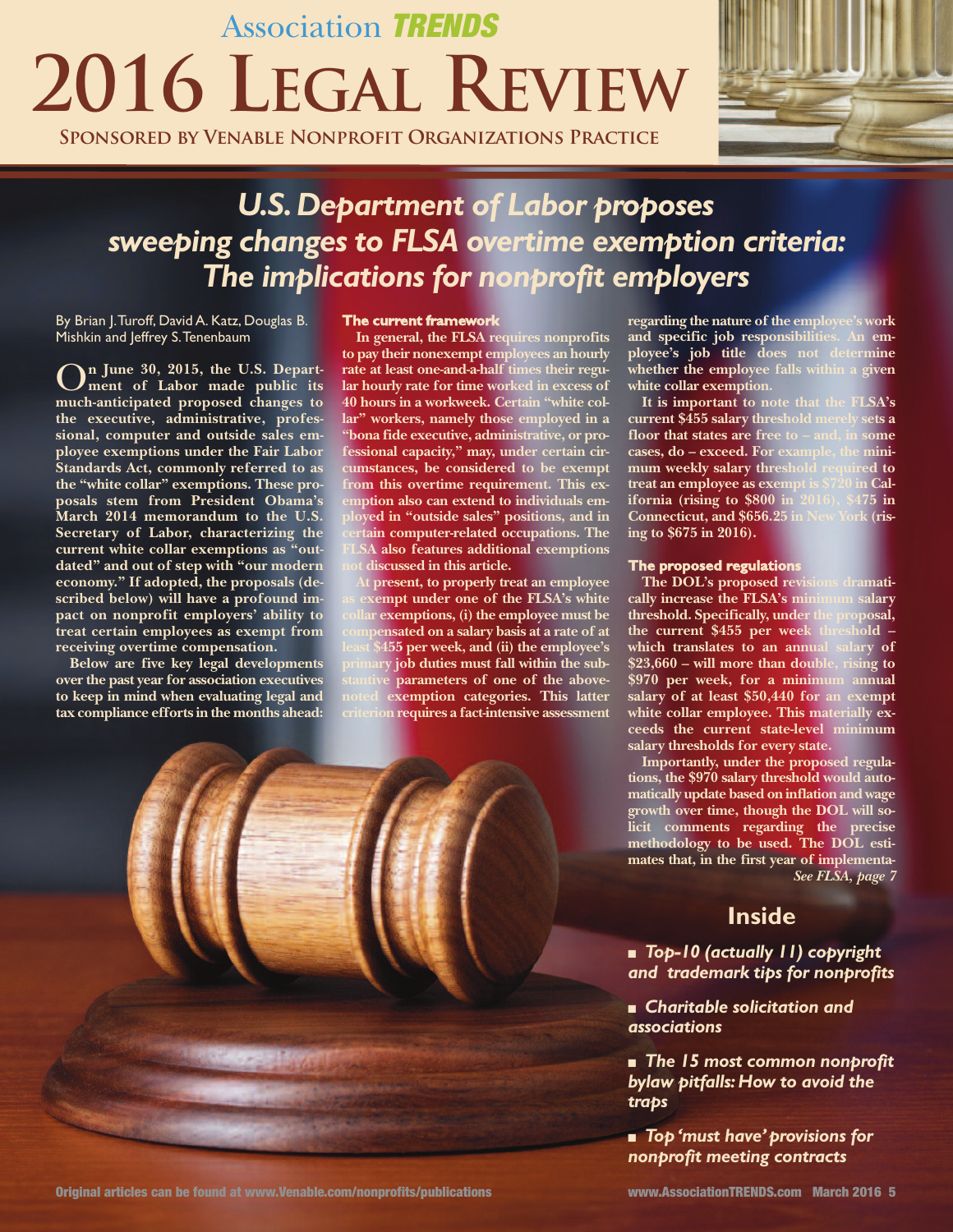# *Top-10 (actually 11) copyright and trademark tips for nonprofits*

By Jeffrey S.Tenenbaum and Armand J. (A.J.) Zottola

Whether it is protecting your own intellectual property or V avoiding the infringing of others', copyright and trademark law should play an important role in the typical activities of every nonprofit. The following (brief and non-exhaustive) guidelines provide the basic thinking and framework for such steps and, in particular, the implementation of effective policies and practices to manage copyright and trademark rights and avoid the infringement of others' rights.

**1. Use copyright and trademark notices.** Use copyright notices on and in connection with all creative works published by your nonprofit and trademark notices on all trademarks, service marks, and certification marks owned and used by your nonprofit.

**2. Register your trademarks (both domestically and overseas) and domain names.** Register your nonprofit's name and important logos, slogans, certification marks, and other trademarks and service marks with the U.S. Patent & Trademark Office.

**3. Register your copyrights.** Register your nonprofit's website, publications, and all other important, original, creative works (that are fixed in any print, electronic, audio-visual, or other tangible medium) with the U.S. Copyright Office.

**4. Police use of your intellectual property.** Monitor and police the use of your copyrights and trademarks by others and enforce your rights where necessary. Use periodic web searches and outside monitoring services, among other means, to identify potential infringement of your copyrights and trademarks.

**5. Codify all licenses from your nonprofit to others in writing.** Whenever your nonprofit lets others use your nonprofit's name, logos, copyrighted works, and other intellectual property, put the terms and conditions of the license in writing.

**6. Make sure you own or have permission to use all intellectual property.** Ensure that your nonprofit owns or has appropriate permission to use all intellectual property that it uses in its publications, on its website, on social media, and in all other media. Most common copyright problems arise from the issue of sufficient rights or permission.

**7. Agreements with independent contractors.** Maintain written contracts for development or creation with all independent contractors working with your nonprofit to ensure that your nonprofit is assigned the ownership rights (or at least sufficiently broad license rights) to all intellectual property developed or created by the contractor under the agreement.

**8. Agreements with authors and speakers.** Obtain a written and sufficiently broad license or assignment from all (non-employed) writers and speakers for your nonprofit, including members.

**9. Agreements with officers, directors, committee members, and (sometimes) other volunteers.** Obtain a written statement from all nonprofit officers, directors, and committee members (and any other volunteers helping to create copyrightable content) assigning ownership of all intellectual property that they create (within the scope of their service to the nonprofit) to your organization.

**10. Protect your membership database.** For membership associations, because the name, addresses and other contact information contained in your membership directory/list are generally are not protected by copyright law – as they usually do not possess the minimum level of originality required – if your organization publishes the directory or permits others to use the list, it is imperative to use a "shrinkwrap" license, click-and-accept feature, or other form of contractual commitment to place explicit, binding limits and conditions on the use of that information by members, vendors, chapters, affiliates, and others.

**11. Rules for interactive online services.** It is important to regularly distribute rules that prohibit the posting of any copyright- and trademark-infringing information or marks (along with other rules, such as prohibiting negative comments about individuals and companies, and prohibiting the advertising or marketing of products or services). In addition, be sure to maintain a compliant "take-down" policy and to immediately remove (or have removed) any material that violates these rules if it comes to your nonprofit's attention.

## *Charitable solicitation and associations*

#### By George E. Constantine and Atitaya C. Rok

At a recent annual gathering of state regulators who focus on char-<br>itable organizations, participants shared tips with one another one<br>of setting and affective continuations and affected effective enforcement of consumer protection laws and offered in-sights to nonprofit executives and advisors into how these laws operate. One of the major takeaways from this conference was that state charity reg-ulators have concerns about nonprofits' compliance with applicable state laws governing charity activity.

Association executives are often surprised to learn that their organizations and affiliated foundations may be covered by both state charitable solicitation laws and rules governing promotions that involve a charitable giving component. These laws do not limit their reach to traditional charities; rather, most of the applicable states' laws regulate solicitation activities that many associations engage in.

#### **Charitable solicitation registration and reporting**

Charitable solicitation activities are regulated at the state level. States generally define "charitable solicitation" to mean a direct or indirect request for contributions for a charitable organization or for a chari-table purpose. Currently, 40 states and the District of Columbia require charitable organizations to register with the state charity agency prior to soliciting contributions, unless they are otherwise exempt. Charitable solicitation laws, and registration and reporting requirements vary from state to state.

Many states exempt organizations that solicit contributions only from their members from registration requirements. For example, District of Columbia regulations provide an exemption from registration and reporting requirements for a solicitation of the members of a society where the governing body "by official action" has approved that solicitation and has made provisions to supervise the solicitation. Of course, such exemptions do not normally apply when an association's related foundation (usually a separate nonprofit corporation with separate taxexempt status from the parent) is doing the soliciting.

#### **Conclusion**

While high-profile examples of enforcement do exist, practitioners familiar with this area generally agree that state enforcement of solicitation and commercial co-venturer rules is not aggressive and compliance among charitable organizations and other entities is inconsistent at best. Further, it is possible that states may view this area as a potential source of in-come through the collection of fines. As such, associations and their related foundations should review whether they are in compliance with the applicable registration and reporting requirements and, if they are not, should take steps to address the matter.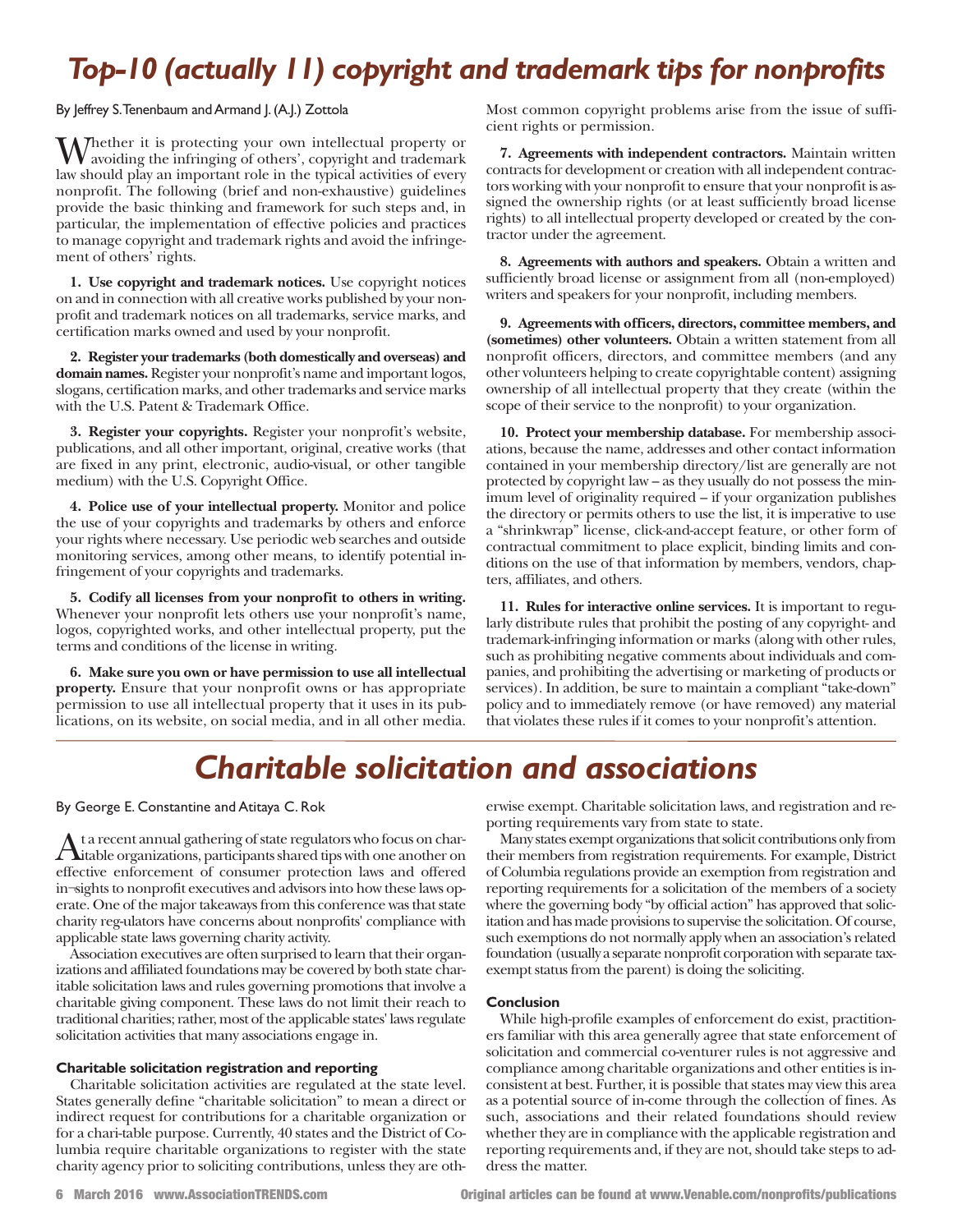### *The 15 most common nonprofit bylaw pitfalls: How to avoid the traps*

#### By Jeffrey S.Tenenbaum

**1. Understand your state's nonprofit corporation law.** A state's nonprofit corporation statute – a nonprofit is governed by the statute in place in its state of incorporation, regardless of where the organization islocated – supersedes any provision of the organization's bylaws. The nonprofit corporation act will contain default rules for areas that the bylaws might not address, such as specifying the minimum number needed for a quorum for a director or member vote; it will also contain prohibitions, such as not permitting directors to vote by proxy, among other provisions.

**2. Make sure your bylaws are consistent with other regulatory documents.** Be sure to double-check your bylaws for both internal and external consistency (including keeping in line with the articles of incorporation, the state's nonprofit corporation act, and any policy or governance manual). Note that if your organization is governed or licensed by another state agency, such as a state department of education or department of banking, other state laws might provide additional mandatory bylaw provisions for your organization.

**3. Be sure to address all foreseeable scenarios.** Sometimes, for example, bylaws will contain a provision about removing a board member, but leave out any provision covering how that position gets filled upon removal. It is important to take the time to carefully walk through all of the "what if" scenarios to avoid holes in the bylaws.

**4. Populate your bylaw committee with an accurate cross-section of your organization.** Use of a bylaw committee is one of the most common ways nonprofit organizations go about the bylaw review and amendment process. If the bylaw committee comprises individuals who do not represent a full cross section of your organization's membership or constituency, they may find some opposition when sending bylaws to the full membership for approval (for nonprofits with voting members) or to the full board of directors.

**5. Coordinate the actions of your bylaw committee with legal advice.** When rewriting bylaws, almost inevitably, a legal adviser will be able to spot inconsistencies and potential problems. Try to coordinate with legal counsel from the beginning of your process, not after all of the committee's work has been done, when it can be very difficult to start over.

**6. Create bylaws that reflect the appropriate political climate of your organization.** Bylaws should reflect the appropriate balance of power among the members (if there are members), the board of directors, and the executive committee (or other bodies within the organization's governance structure, such as a house of delegates, key committees, or other structures).

**7. Keep your bylaws current.** Frequently, organizations inherit bylaws that have been patchworked together over time. Thus, nonprofits sometimes end up with antiquated bylaws that are not appropriate for how the organization functions today. Sometimes the best solution is to scrap the original bylaws and start over from scratch, using a good, proven model provided by legal counsel or others as a starting point.

**8. Keep your bylaws flexible.** How the organization functions today may not be exactly the same as it will need to function in the future. Building flexibility into the bylaws, such as including a range for the exact number of board members and allowing the board to designate additional officers not named in the bylaws, can help the organization moving forward.

**9. Reserve the details for policies, not bylaws.** Some details are more appropriately placed in board-approved policies rather than in the bylaws. These often include items such as membership criteria, membership dues determinations, and the operation of committees.

**10. Ensure that your purposes clause reflects your organization today.** This is actually a tax-exemption issue, first and foremost. The IRS generally will refer, among other things, to the purposes clause in a tax-exempt organization's articles of incorporation to determine what is a related versus an unrelated activity.

**11. Closely review the meeting and voting procedures for members and directors.** This is an area where we commonly see bylaw provisions that are inconsistent with the governing state law. Nonprofits should closely review how members (if there are voting members) and directors are permitted to meet and vote under the relevant state law.

**12. Look at committee composition.** Some state nonprofit corporation acts are very specific as to who can serve on a committee of the board and how such persons may be appointed. This requirement applies to those committees exercising the power of the board, such as an executive committee or an audit committee. In these jurisdictions, other committees not exercising the power of the board, such asfundraising committees or nominating committees, can have committee members who are not directors.

**13. Pay attention to the approval process.** For organizations with voting members, amendments to the bylaws will almost always require member approval (check the applicable nonprofit corporate statute for the specific requirements). Approval also may be required by the board of directors.

**14. Do not make your bylaws too difficult to amend.** Some bylaws may require that amendments be approved by a two-thirds vote of the membership (for organizations with voting members), or contain other super-majority or burdensome requirements for approval. Focus on creating a bylaw amendment provision and process that is not overly difficult to execute and that is appropriate for the history, culture, and politics of your organization.

**15. Keep a pulse on the bylaws.** After engaging in a bylaw amendment process, make sure that your bylaws do not become dusty. Some nonprofits maintain a standing bylaws committee comprising board members who can speak up at meetings when issues implicating the bylaws are discussed. Other organizations place the bylaws as an agenda item at each annual meeting of the board of directors, to prompt consideration.

### *FLSA, from page <sup>5</sup>*

tion, more than 4.5 million white collar workers who are currently exempt could become newly entitled to FLSA overtime rights, absent any intervening action by their employers.

At present, the DOL has not proposed any specific regulatory changesto the existing "primary duty" test, but will continue to assess this possibility.

#### **What does this mean for nonprofit employers?**

The proposed regulations obviously will have a significant impact on employers of all sizes, nonprofit and for-profit alike. While the final regulations likely will not formally become effective until 2016, nonprofits should not wait to begin taking proactive steps. For example, while employers may consider raising salaries for positions that fall below the new \$970 per week threshold, they also may consider implementing scheduling changes that would limit their overtime costs. Employers are also well advised to assess their time and recordkeeping procedures, given the likelihood that certain currently exempt employees may no longer be exempt upon implementation of the final regulations.